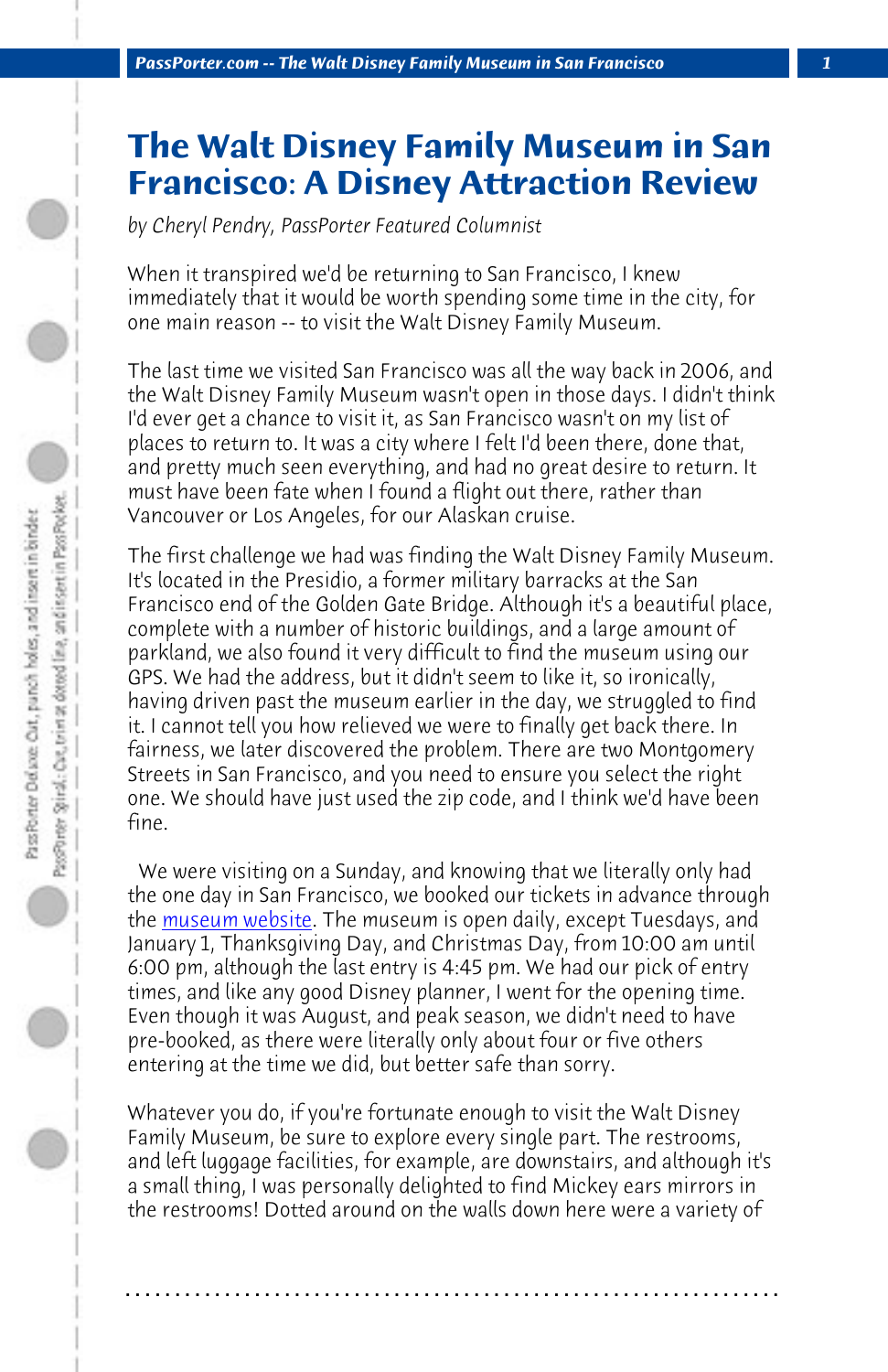photos and posters, many relating to Disneyland, and I happily browsed them for some time. There is also additional seating, which I would imagine could be used for food and drink, if the seating on the upper level is full.

There's also a small room in this floor, which is sometimes home to temporary exhibitions. When we visited, it was all about the creation of the original Tomorrowland, all the way back in the 1950s. We found it absolutely fascinating to walk around, particularly the archive footage from the park, which really did transport you back in time to when Disneyland was still newly opened.

 The museum is laid out in a very straight forward way, telling the story of Walt's life. The only bit that's out of sequence is at the beginning, which is where you'll see some of the many awards Walt received during his lifetime, including that famous seven dwarves Oscar. I was delighted to discover you could take photos in here, as I remember from a friend's visit a few years ago that photography then wasn't allowed. I'm so glad they've changed that rule, as there is so much to see here, and any Disney fan will want a photographic memory of everything they see here.

 Also in this area is a recreation of Walt's apartment in Disneyland, and there's a neat photo to show just what a great job they've done with it. You literally look up from the photo to the scene in front of you, and the only thing missing is Walt and his family.

 The first room you enter tells you about Walt's early life, and you're greeted with a collection of family photos. That's the first overwhelming impression you get from this museum that, exactly as its name suggests, it's all about Walt, but it's also all about family, and that feeling continues the whole way around. Here you learn about how Walt signed up to drive an ambulance in France in World War One, despite being underage. But for me, by far the most amazing items in there were some of his earliest sketches. One look at them immediately tells you just how much skill and talent he had, even at such a young age.

 You then move forward to learn how Walt first got into the animation business, and the focus here is very much on videos of Walt's earliest creations. After this room, you take an elevator to the upper floor, and this is a real treat when you step inside it. I won't say anymore than that, as I want to leave some surprises, but I loved what they did with it.

 When you step out again, you emerge into a completely different world, and that's definitely intentional, as now you're in Hollywood. Once again, it's packed with memorabilia, and I spent some time reading

**. . . . . . . . . . . . . . . . . . . . . . . . . . . . . . . . . . . . . . . . . . . . . . . . . . . . . . . . . . . . . . . . . .**